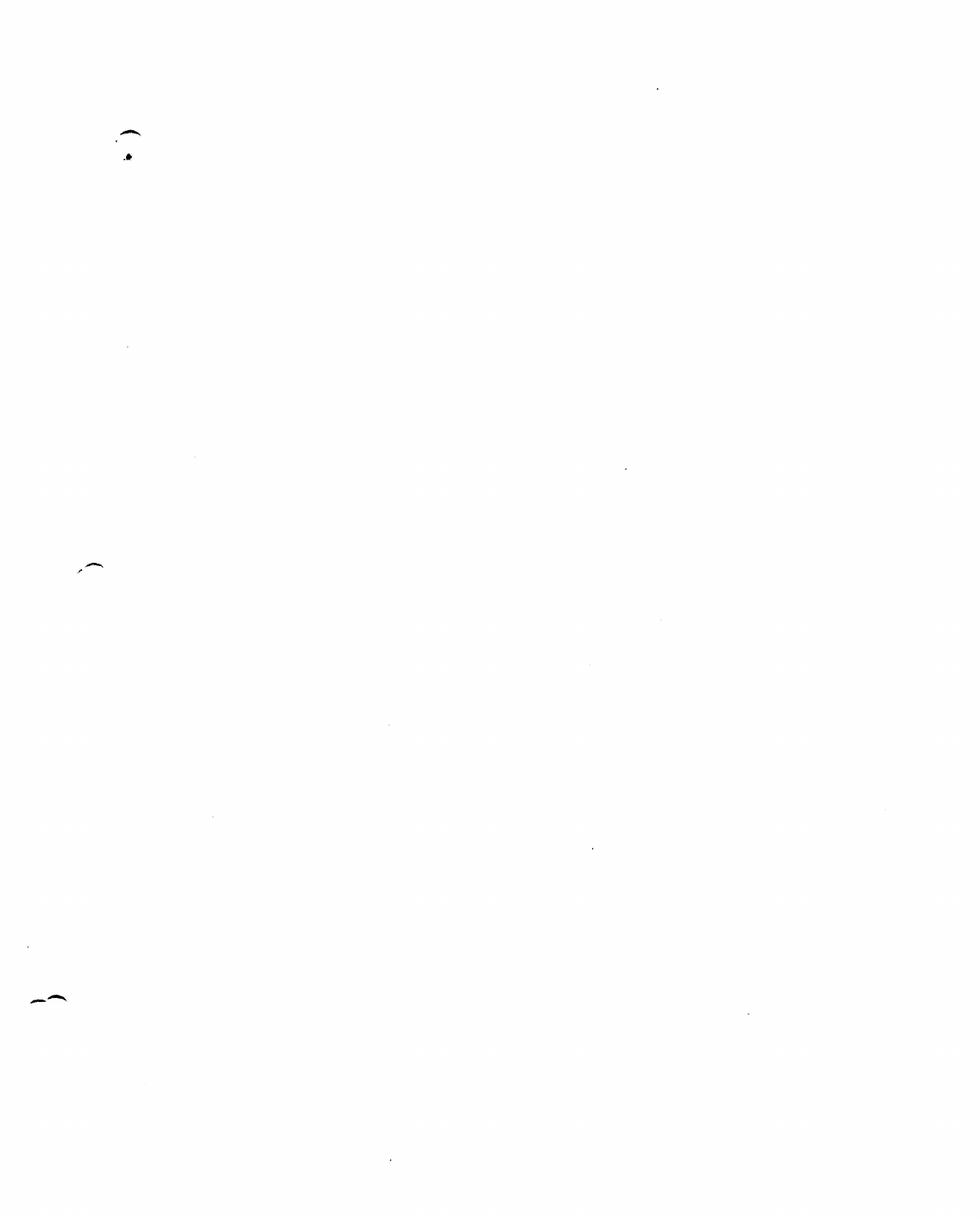An Honors Thesis (Honors 499)

by

Sameer Sharma

Thesis Director

Dr. Daryl B. Adrian<br>Professor of English

Ball State University Muncie, Indiana

May 1991

Expected date of graduation

May 1991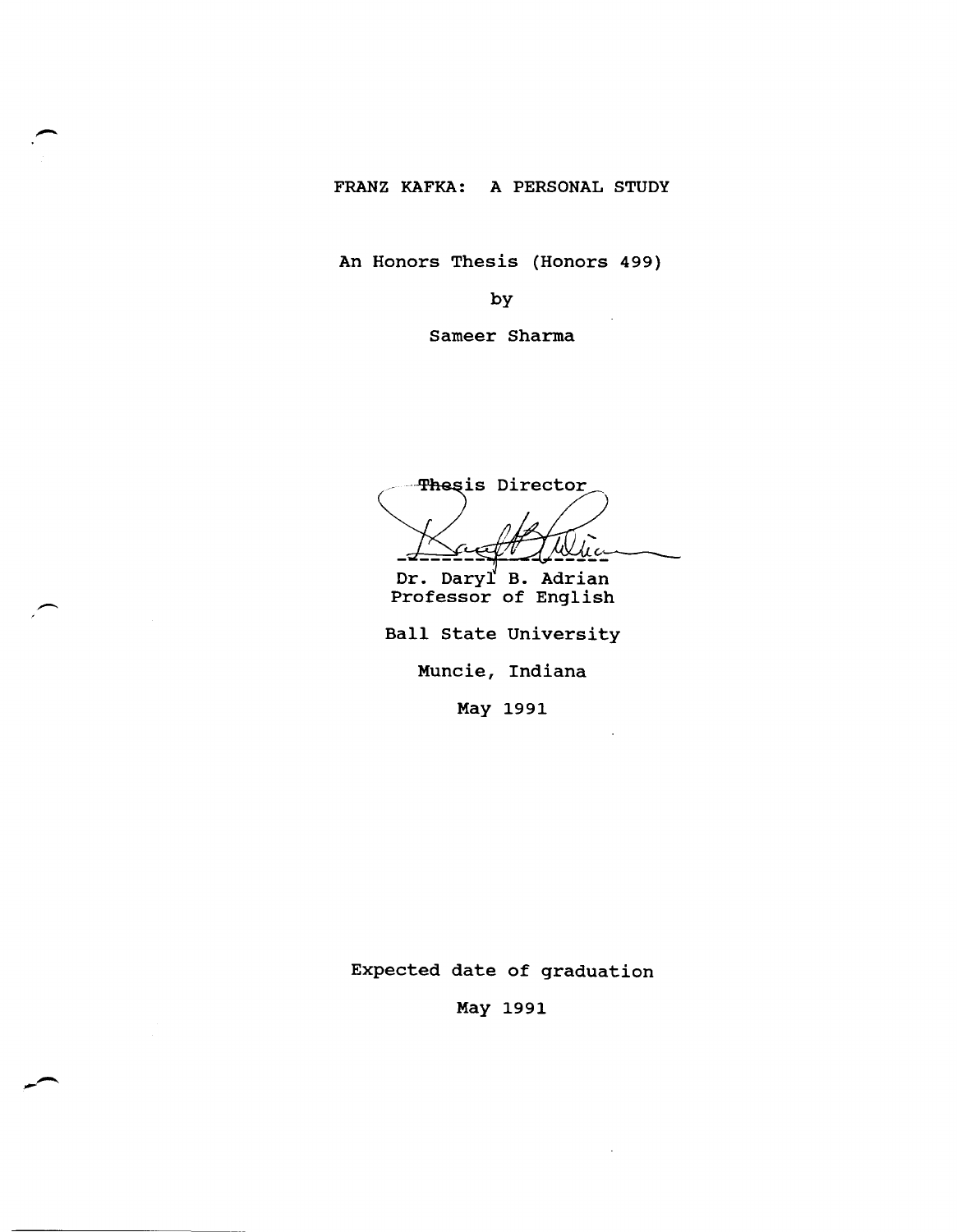*5r* Cof!  $The$ *i-.p*   $2457$ .2-4 *,qq;*  ,553

 $\overline{\phantom{a}}$ 

 $\overline{\phantom{a}}$ 

 $\overline{\phantom{a}}$ 

# I. BIOGRAPHY

Franz Kafka was born on July third 1883, and died in June 1924. But in the span of those forty one years, Kafka wrote literature which will probably be known forever -- and thus, even in his short life span of forty-one years, he has made his name immortal.

I was introduced to Kafka quite by accident. We were allowed to read a book for extra credit in my junior English class in high school. Not having adequate time to read anything lengthy, I decided upon The Metamorphosis because of its relative brevity.

That was the first time I read Kafka, and I fell in love with his writing. I had never read anything with such unnecessary agony, such senseless misery, and such complete absurdity -- yet I enjoyed reading and pondering about Gregor Samsa's enormous dilemma. I enjoyed the vivid use of symbolism and the way Kafka's stories seemed to be absurd; yet, upon closer scrutinization; they seemed to mirror situations in contemporary society.

Kafka was also appealing to me at that time because I was going through a difficulty period in my life. There was a lot of senseless suffering and misery involved. I thus was able to identify to some extent with the characters in his stories. I was able, for example, to feel the sufferin and misery that Gregor Samsa and Joseph K. felt in The Metamorphosis and The Trial, respectively. I could identify with their senseless nature of their pain. There didn't seem to be any need or reason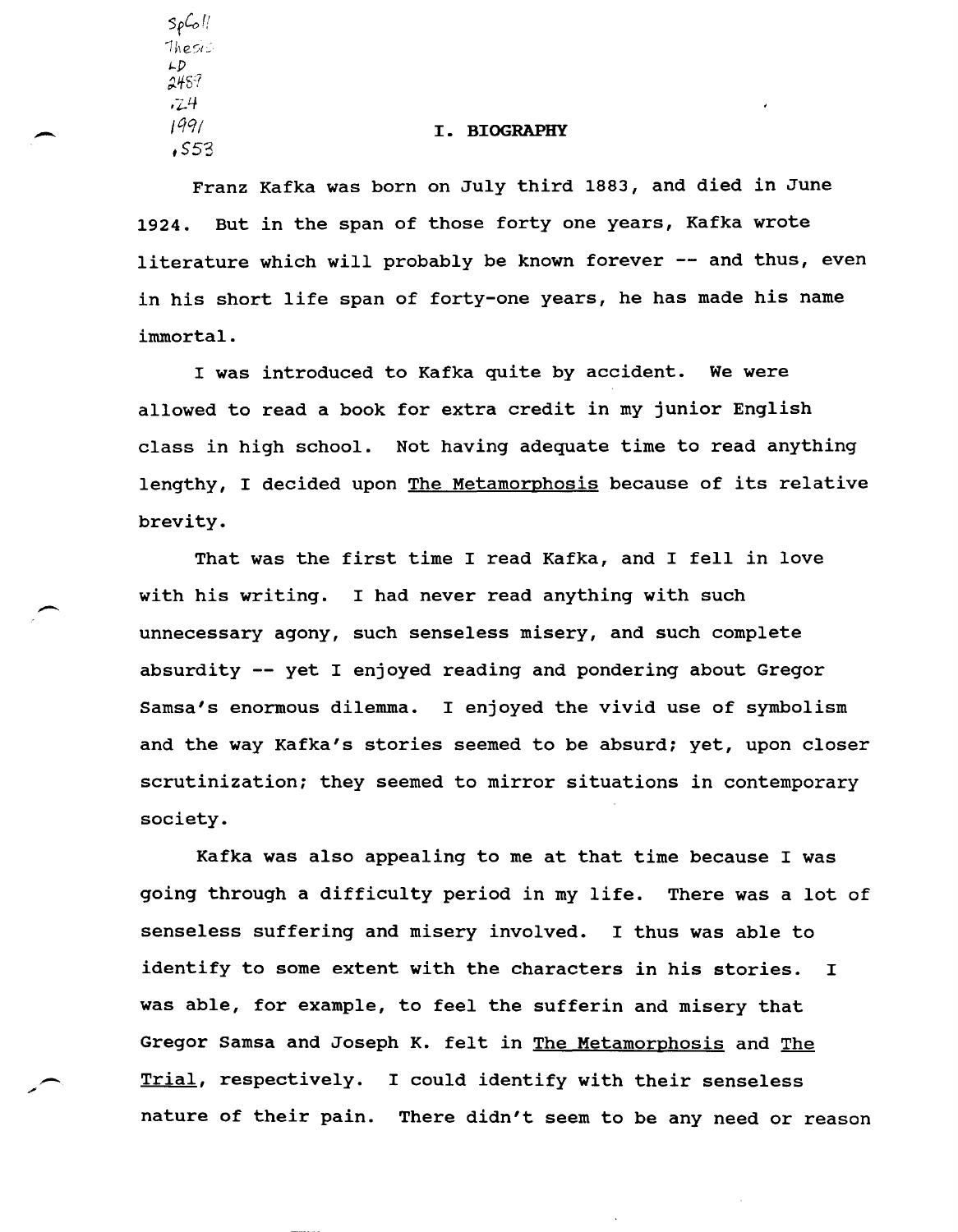for it. There wasn't any logic to explain it. I similarly could see no need or reason for my own suffering. It seemed to be totally unnecessary and irrational. I also was further able to identify with the bureaucratic systems in The Metamorphosis and The Trial, that is, the social, cultural, and economic systems over which the protagonists had no control. This comprehension of the protagonists' situations made Kafka's literature more poignant as the parallelism of their own lives and mine offered me great solace at that time.

And so it was by accident that I was introduced to the infinitely complex man who was Franz Kafka, and to his works. I read his works because they were short. Later, I suffered with him and found solace in what he was trying to say through his short works of fiction.

Kafka led an interesting life. However, because he was an incredibly shy and insecure individual, Kafka did not have a variety of exciting experiences. Some experts even say that he led a sheltered life, and his first sexual experience occured when he was twenty years old. (Hayman 64) But he was by no means promiscuous. He had close relationships with only few women, and most of them were literary companions, rather than mates. Kafka never married, so there wasn't a wife who influenced his writing. But he was greatly influenced throughout his life by three major forces: his perceived failure to win his father's love; his need for his own identity as Czech, German, or Jewish; and by his experiences with the legal system in Czechoslovakia.

First, Kafka felt that his father did not love or respect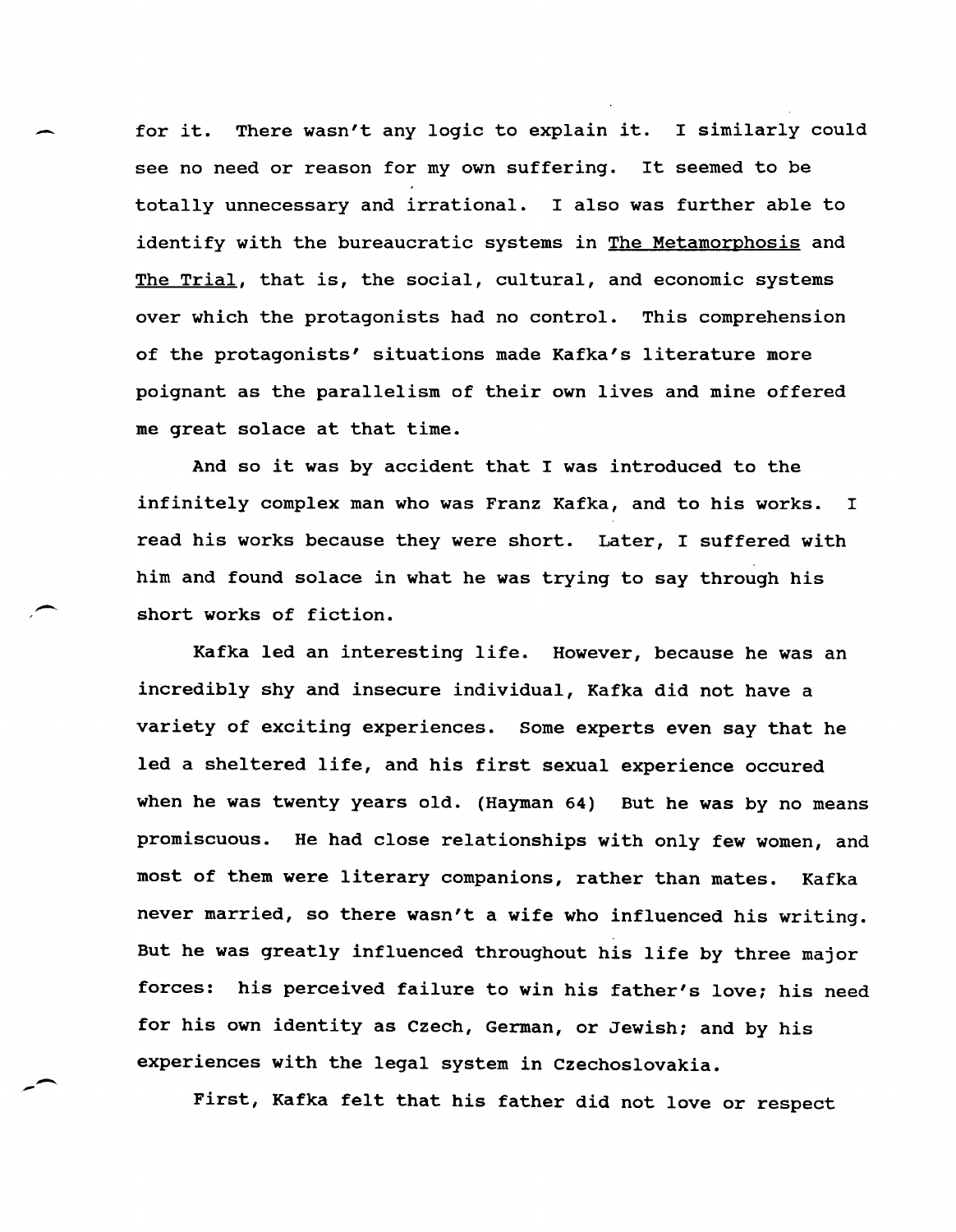him. And there was nothing Kafka could do to win his father's acceptance. Hermann Kafka, Franz's father, was a big, strong man "who by the age of ten had proved his powers of physical endurance, getting up early in the morning to help his father pushing a small cart through the villages, wearing the same scanty clothes summer and winter, putting up with open sores on his legs." (Hayman 12) At the age of fourteen, Hermann was sent away from home to take care of himself. He worked for a shop in Pisek and learned to survive as a new member of a generation which had not only to confront social problems that were not entirely new but also to make decisions which were. "There were still outbreaks of violence and there was still the gentile assumption --not always tacit -- that Jews were racially different and cognitively inferior." (Rowman 36)

The area in which initiative could be taken -- had to be taken -- was over the degree of assimilation one attempted. The more ambitious one was the greater the temptation to escape stigma by implicitly or explicitly denying one's Jewish identity. One could, for example, give up one's Jewish religion and be baptized, thereby obtaining a ticked into European culture. Or, one could merely forsake the Jewish religious practices of one's parents, as Hermann Kafka did. Certainly, Hermann Kafka's chronic need for security was characteristic of his generation. His underlying anxiety was of losing the material advantages he had won by thrusting determination and relentless hard work in building up his fancy goods business. When Franz could not live up to his father's expectations to add to the prosperity of the

 $\overline{\phantom{a}}$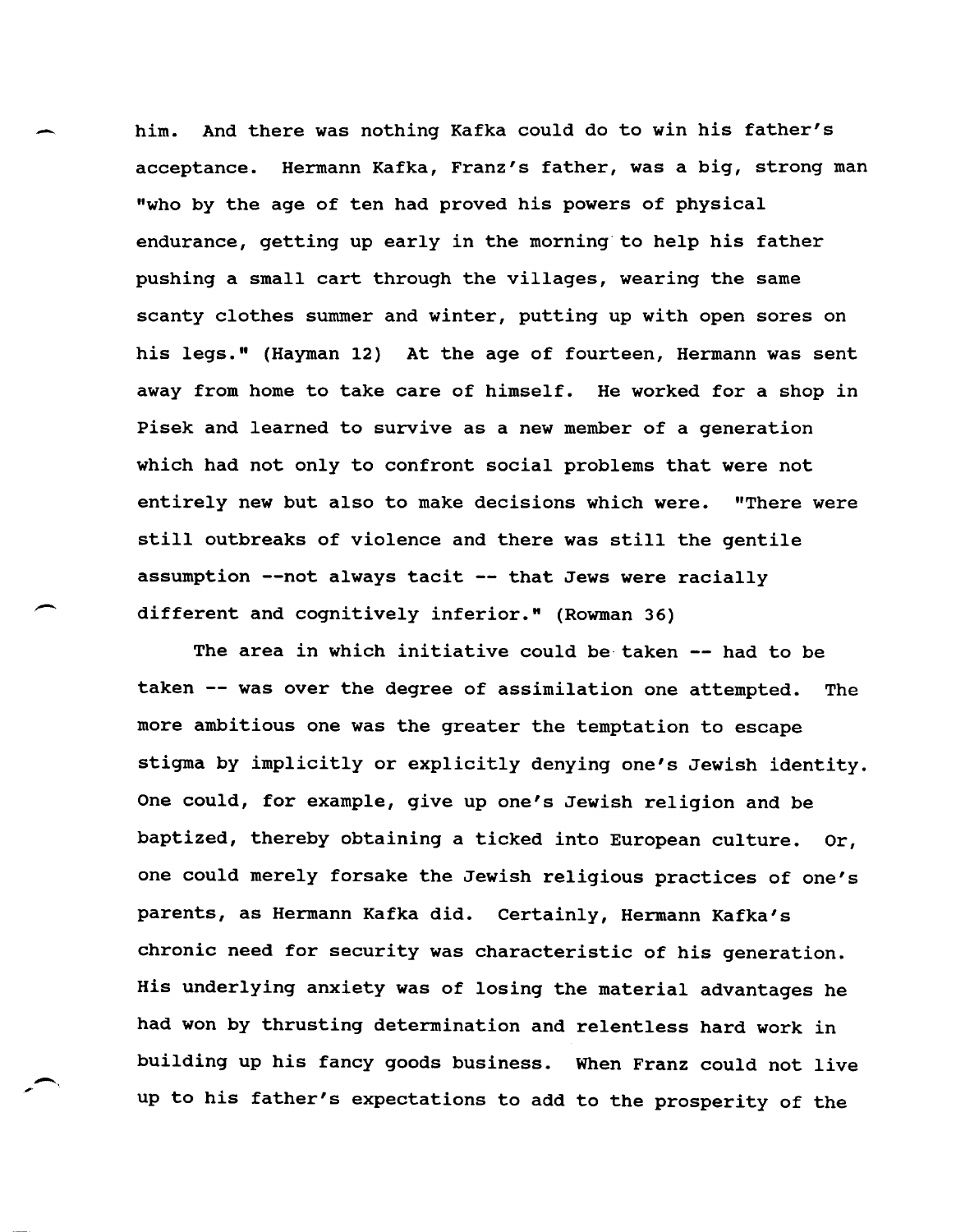- business, Hermann was disappointed. He could never forgive his son Franz for his sins of omission, and one of the most offensive was his disinclination to cooperate in building financial bulwarks against the danger that Hermann Kafka and his children would be victimized just like Hermann and his parents had been. Fundamentally, it was fear of victimization that made the fancygoods dealer victimize his sensitive son. Hermann Kafka felt that Franz should take advantage of the opportunities presented to him. And so when Franz did not, or could not, Hermann was not pleased.

Hermann Kafka very much wanted Franz to learn proper manners and decorum in order to advance himself in social groups. Hermann thus was determined to teach his son good table manners. Franz must not, for example, crunch bones, or lap up vinegar or let scraps of food fall to the floor, though ironically his father did all these things. Furthermore, the bread must be sliced straight, though it was acceptable to do it with gravy on the knife. Ironically the good table manners excluded cleaning one's nails or ears with a toothpick. (Hayman 32) Though selfcontradictory, these arbitrary rules and careless practices were followed to enable Franz to advance in the Society of Prague and at the same time discard his Jewish heritage. This also provided an avenue for Franz's father to advance in society through the unsuccessful efforts of his son.

The earliest, most traumatic experience of Franz's childhood seems to have occurred when he was about four years. In bed one night, unable to sleep, he was wimpering for water, ignoring his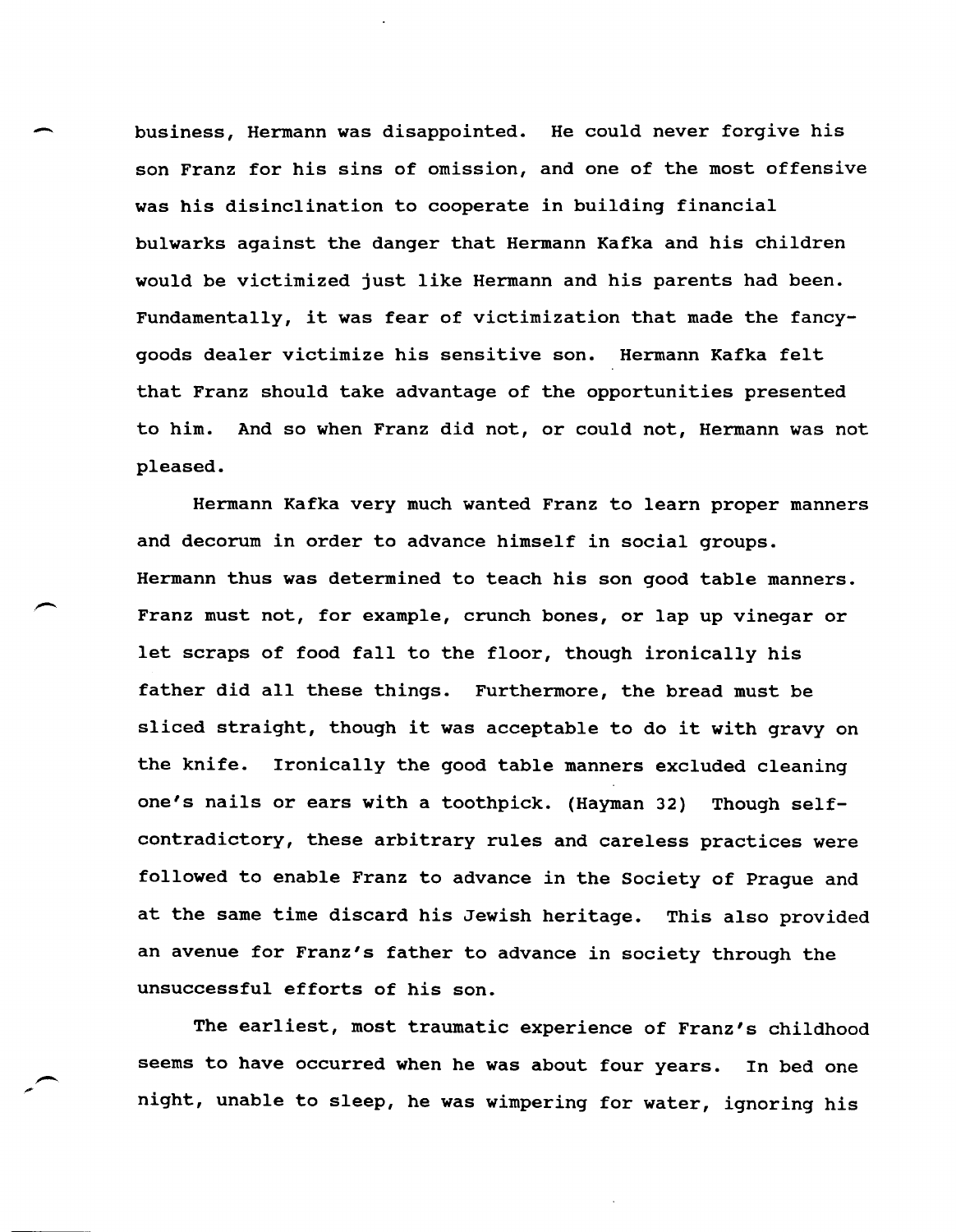father's attempts to silence him. Suddenly his father entered the room, picked him out of bed, carried him out to the balcony, and left him there alone in his nightshirt. "Years later," says Franz, "I still suffered from the tormenting fantasy that the gigantic man, my father, the supreme authority, could come at night, almost without any grounds, and carry me from my bed to the balcony and that I was therefore, for him, such a nonentity." (Rowman 102)

This action seems to be a perfect example of the relationship that Kafka had with his father. Hermann was trying desperately to gain greater acceptance into Prague society through Franz. And when Franz was not able to comply with his father's expectations, Hermann Kafka unknowingly terrorized his son. As a result, Franz had a very tumultuous relationship with his father. Kafka's relationship with his father, however, was only one of the factors which strongly influenced him.

Another thing which played a signifigant part in Franz's life was his marginality, that is his not belonging to one specific culture. Instead of having a definite sense of belonging, Franz was confused about his identity. He could not determine what he was. He was torn about whether he was a Czech, a German, or a Jew. His father did not have the same dilemma because his father knew that he was neither a German nor a Czech, but a Jew trying to gain entrance into Bourgeois Prague.

Franz, however, was uncertain of his place in society. Was he a German? a Jew? a Czech? He had been reared in a Czech home with Jewish customs. He had, for example, had his Barmitzvah in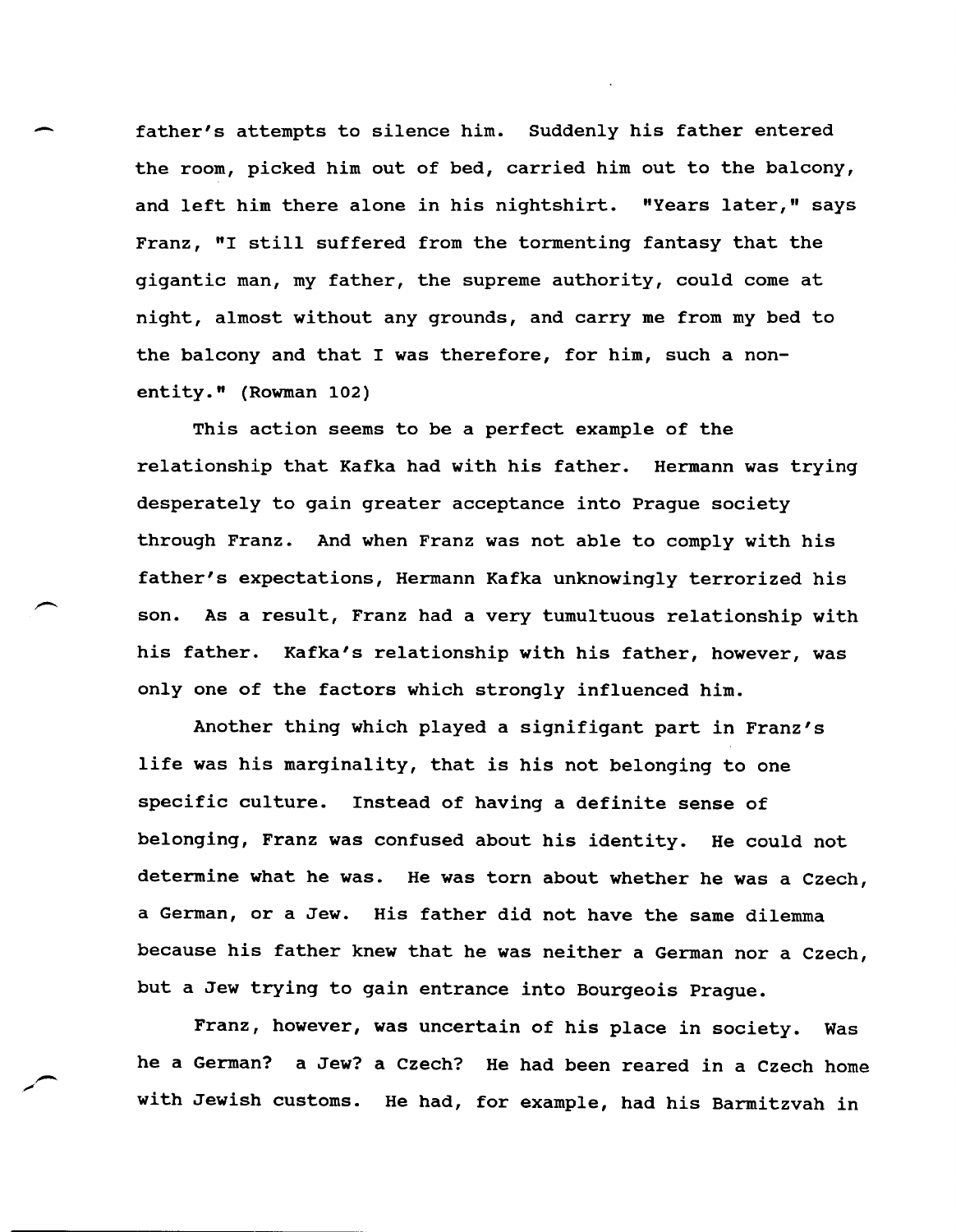June 1896. (Hayman 10) But, at the same time that he was being told to be Jewish, there were many forces which were pushing for him to be Czech and/or German.

One historical fact that sheds light on Franz Kafka's internal conflicts is the fact that Czechoslovakia was still in the midst of gaining autonomy from Germany. So Franz was not only being torn by his being Jewish, but also was being torn by his not realizing whether he was German or Czech. Franz could choose to support the Germans, in hopes of being more socially mobile while they occupied Czechoslovakia. Or, he could support Czechoslovakia, in hopes of being favored if Czechoslovakia because autonomous. This indeed seemed like a difficult decision for him to make. And it appears that Franz never was able to really make that decision. He thus went through life in a state of "not belonging." This made him feel alienated -- not only from his family but also from the entire world. He felt that he did not belong anywhere; he indeed felt that he was isolated, and even ugly.

This state of limbo prompted Franz to search for a place in the world. He partially achieved this through his writing. The Metamorphosis and The Trial are two of his most famous works through which he reflected not only his own search for identity but also his continuing sense of alienation.

Finally, Franz Kafka's experience after his law studies was another major influence in his life. He started out his studies as a chemistry major but abruptly switched to law two weeks later. His father did not object to this because the legal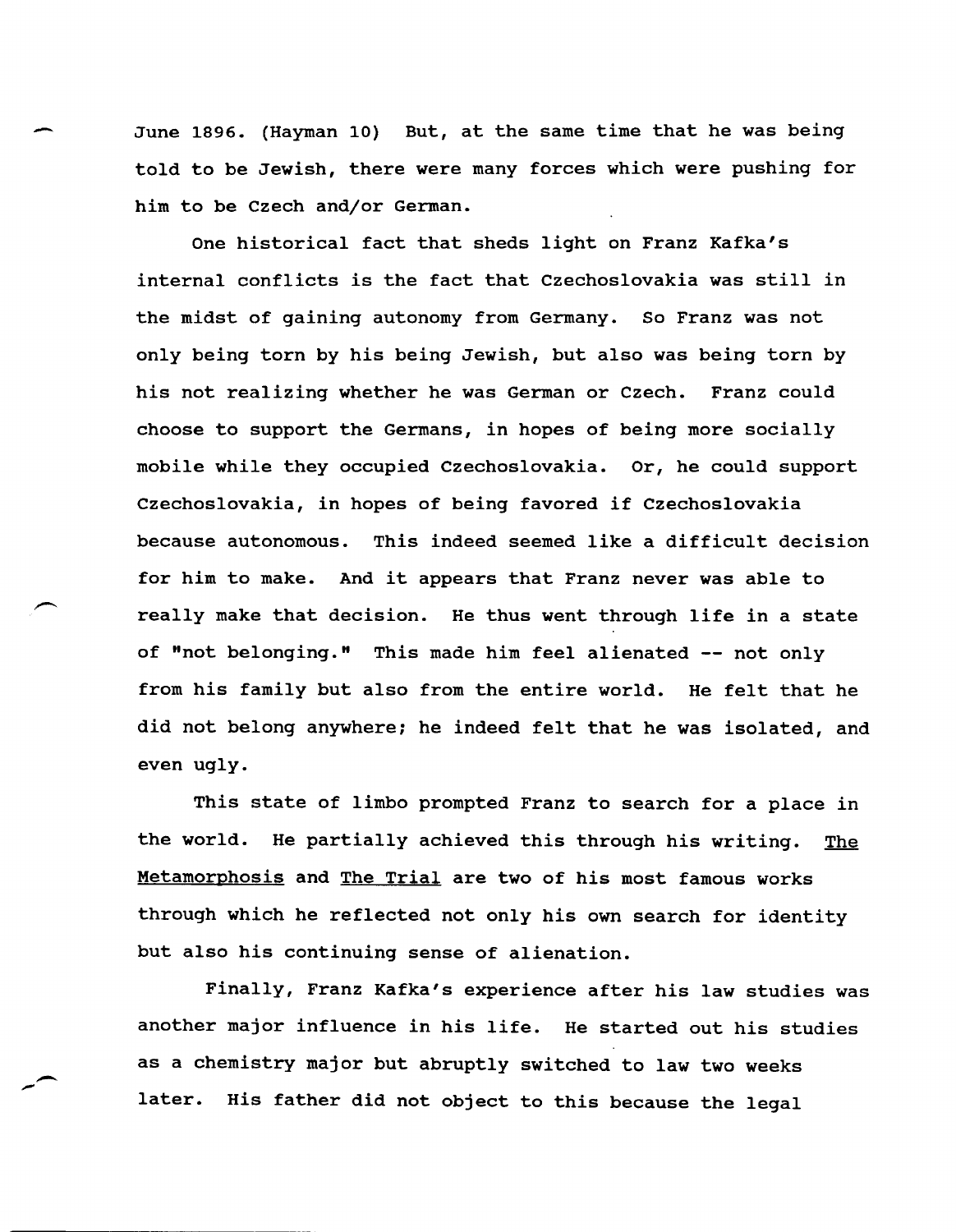profession seemed to be one in which a person could earn substantial money. His experiences while studying law for his doctorate in law also signifigantly influenced him for the rest of his life.

One thing that Kafka learned while he was a law student was the arbitrary nature of the legal system. He saw innocent people sent to jail, and saw criminals set free. This affected him tremendously because he was able to see how hopeless it was to try to use reason and logic in a world with such confused standards. He therefore searched for meaning in the happenings of the world, but found none. Instead of logic and reason, he discovered that the world was functioning apparently without any laws or sanity. This approach made him give up the premise that the world was logical and coherent. He thus concluded that the only absolute in the world was absurdity.

Franz Kafka could see such absurdity in the cases which came to court. For example, men were arrested for stealing food, though they hadn't eaten for weeks. Women· were arrested for prostitution, though their only other option seemed to be starvation. At the same time, he saw criminals not convicted or sentenced for crimes they admitted having committed. This scarred Kafka's thinking for the rest of his life.

Kafka's emphasis on absurdity is readily evident in his writings. In The Trial, for example, absurdity of the legal system is presented as the central theme. Joseph K., the protagonist of the novel, is accused of committing a crime, is tried by court, and is executed. But the absurdity of the plot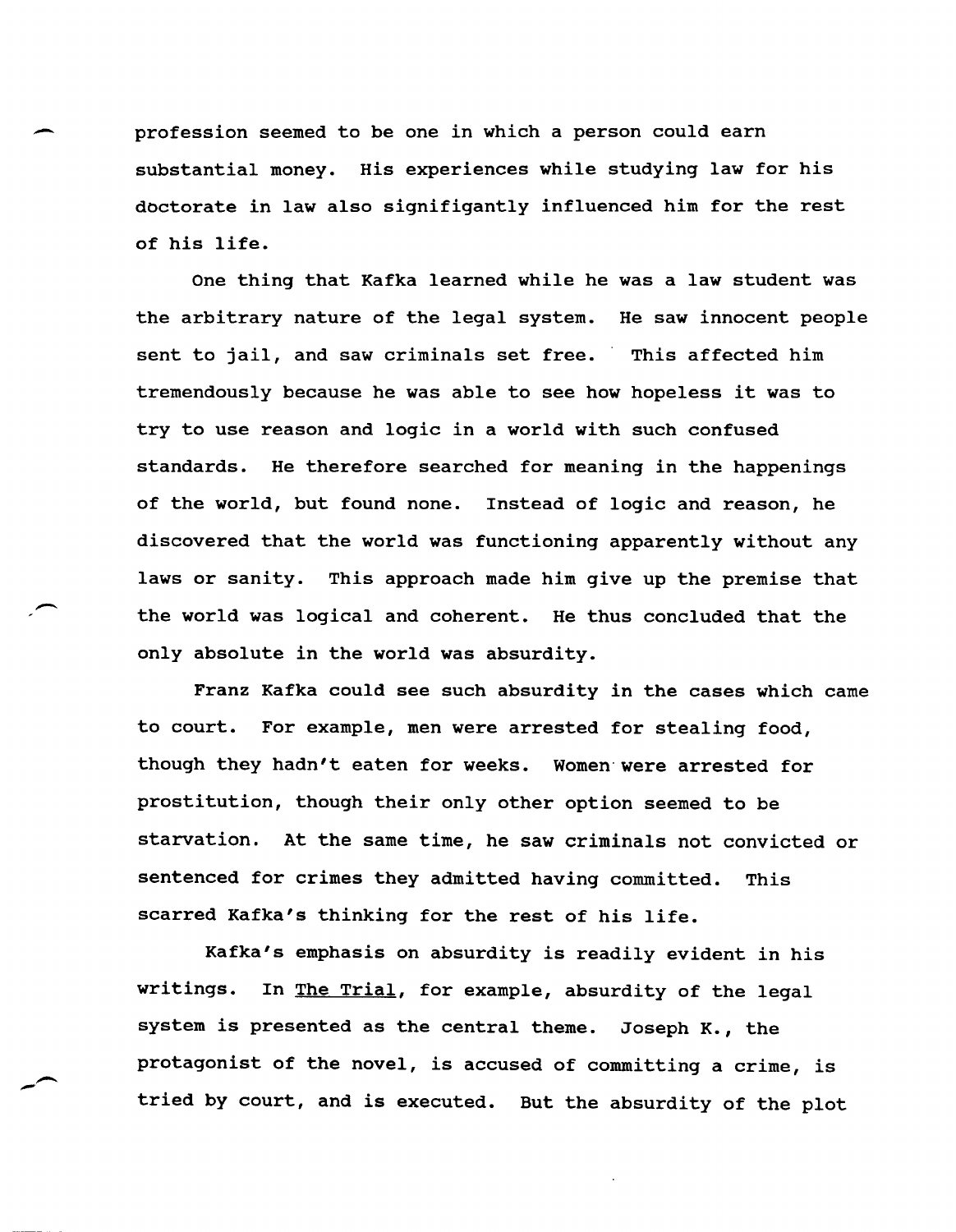lies in the fact that Joseph K. never knows the crime for which he is accused.

Another aspect of Franz Kafka's life which is indirectly influenced by his legal background is his love life. Kafka was never able to marry because he had decided that the rules which apply in a normal courtship are absurd. So, though he is engaged to Felice many different times, he somehow manages always to break off the engagement. Once he does this by having an affair and then telling Felice about it. This seems like an extremely cruel and sick thing to do. But if one considers that Franz Kafka had given up all the ususal cultural and religious values of his society, then his actions are more understandable. This acceptance of absurdity which originated from his law school studies continued to influence him the rest of his life.

Finally, though my interest in Kafka was purely a superficial one  $--$  I wanted to study a short work  $--$  once I started to explore what Kafka was saying, I became intrigued by the genius behind the story. I became further interested in him after I read The Trial. I now had to know more about the man who had written such great works of literature. (Biography taken from Hayman Kafka:A Biography)

 $\rightarrow$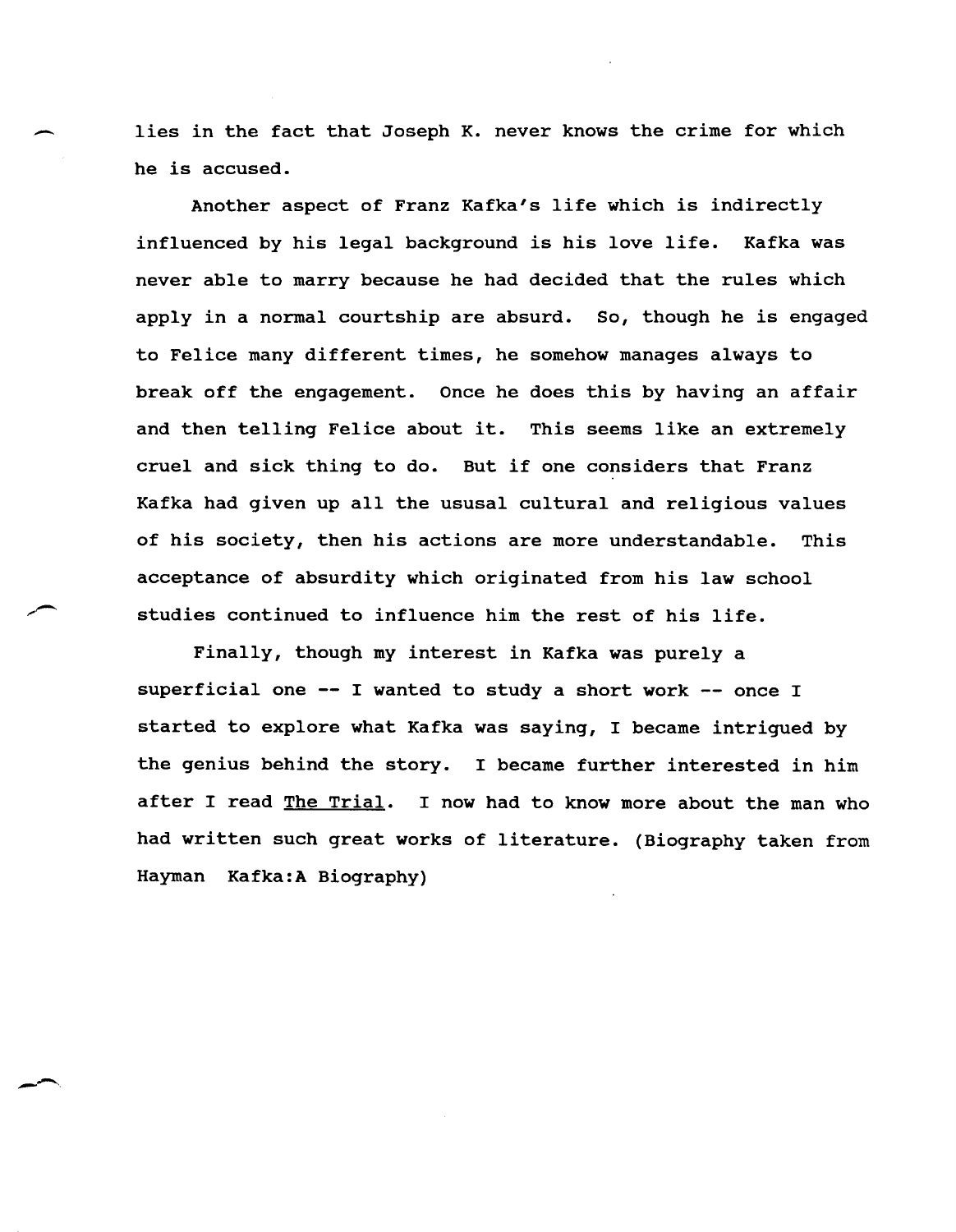# II. THE TRIAL

Franz Kafka worked as a lawyer for six years. During this time, he was greatly influenced by the happenings of the courts. He was surrounded by lawyers and judges  $-$  men of power  $-$  who by a wave of their hands doled out "justice" to the uninvolved masses. On the other hand, he was also around the accused - people who seemed to have no rights. They would sit forever waiting for a verdict, a verdict which would either let them continue on with their present lives or one which would cause an irreversible change in their reality. These accused sat before the lawgivers much like souls sit before God waiting for judgement. This is how Kafka interpreted the legal system of Czechoslovakia.

His experience with the legal system was discouraging, but at the same time it provided him with inspiration for his writing. There are several ways in which this legal influence is present in The Trial. First, the entire plot of The Trial focuses around the courts. Next, the justice system in The Trial seems to be an endless quest for nonexistent people. Finally, the conclusion of the book demonstrates the absurdity and cruelty of the bureaucratic legal system. In these three ways, Kafka's experience in the courts influenced his work, The Trial.

First, the setting of The Trial demonstrates Kafka's legal background. The protagonist of work is Joseph K. He is a banker who lives a rather ordinary life. Then, one day he wakes up to find two warders (wardens) in his house. They inform him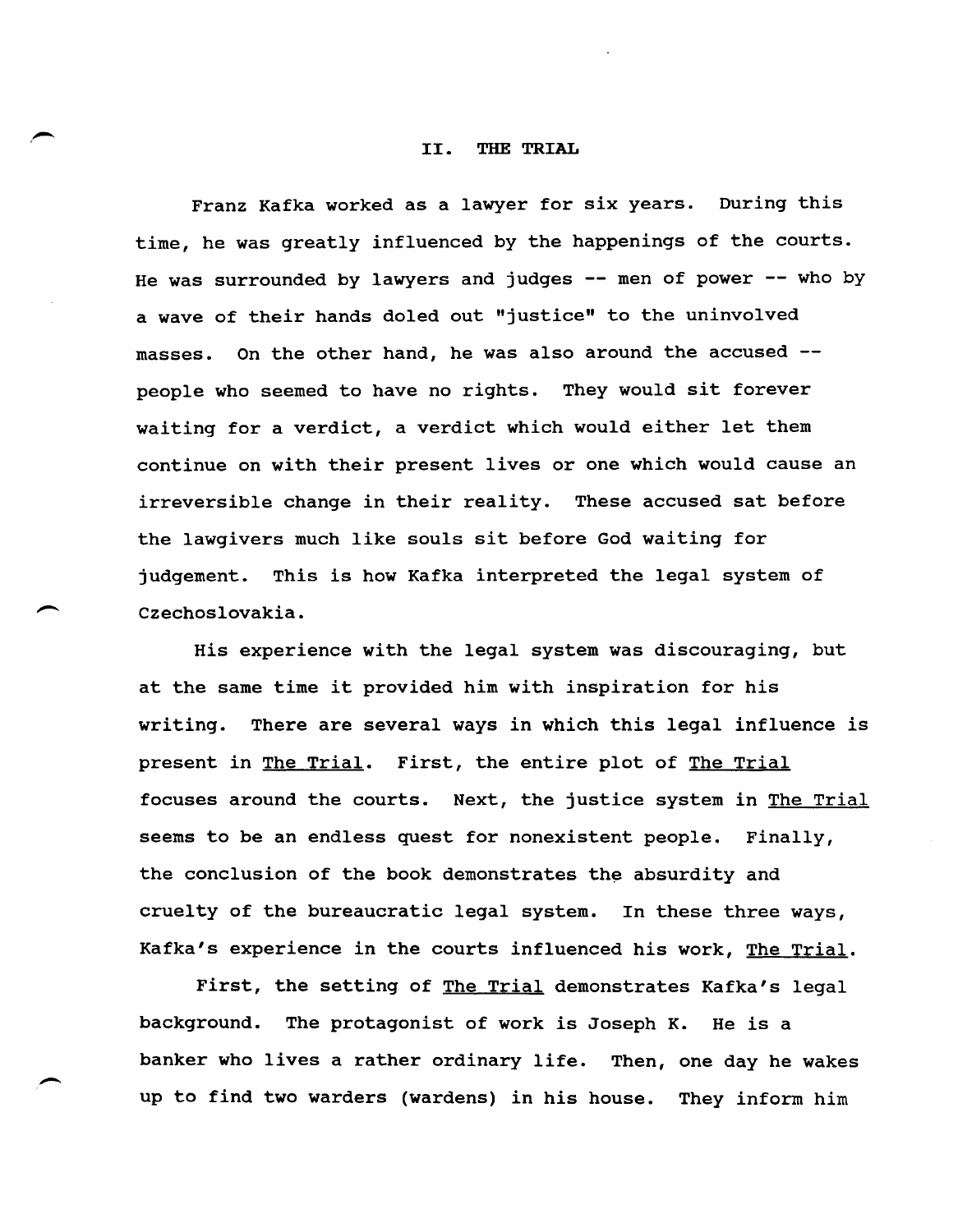that he is under arrest. When Joseph asks his warders under what charge he has been arrested, they reply that they have not been authorized to tell him. He is dumfounded. The warders do tell him that the charge must be serious, and they give him the date he is to appear in court. Joseph K. is terrified. How can he prepare a defense or have any chance of being acquitted when he has no idea of what the charge against him is? Joseph goes to an attorney and, as usual, the attorney assures Joseph that everything is going to be fine. The lawyer instructs Joseph to go to a civic office to find out what the charge is. The accused man goes there every day for a week. Every time he is told to wait. And after the office closes every evening, he is told to come back the next day. Eventually Joseph goes back to the attorney to seek some help. The lawyer tells Joseph there is nothing that can be done without knowing the nature of the charge. So Joseph K. takes his case to a different barrister.

At the new lawyer's office, Joseph is told of the several options he has. Joseph can try to find out the nature of the charges against him by many different avenues. For example, he can go to the Office of the Examining Magistrate, or he can try to get additional information from the warders. Joseph is also given names of several insiders who may be able to help him. From there, Joseph investigates all of the sources one at a time. The clerks at the Examining Magistrate's Office tell him that the Magistrate won't be able to see Joseph until after his trial date. Also, he finds that it's not that the warders don't want to tell him anything, but it is the fact that they don't know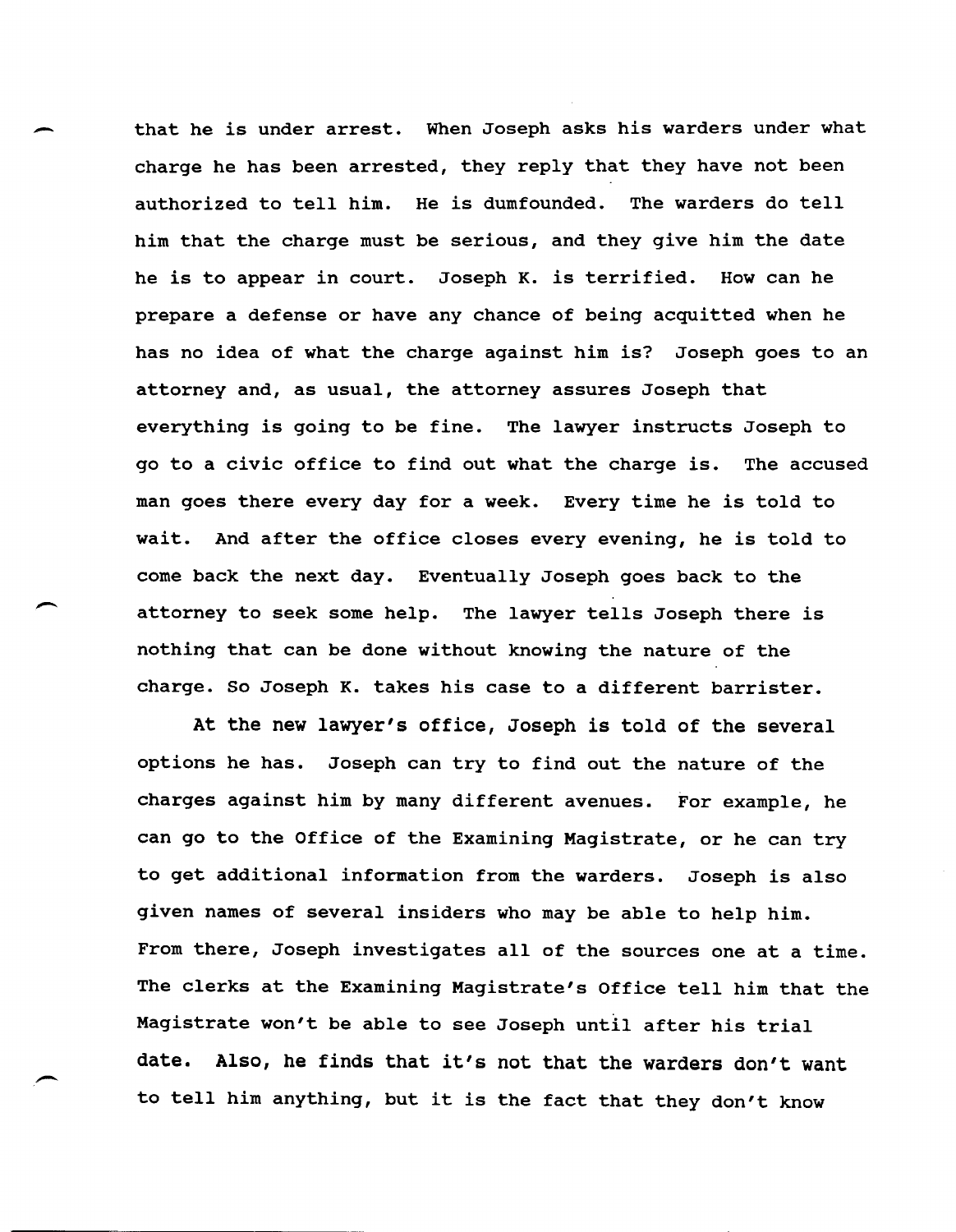anything about his case. The only light the warders can shed on the subject is that his case is a very serious and important one. Otherwise, the warders would not have been called to watch him for ten hours every day. This new makes Joseph more uneasy and restless. The rest of Joseph K.'s life is· spent on trying to find out the charge against him. This quest continues on till the trial date. At "the trial," Joseph K. still does not find out the charge. But sentence is passed on his case. The judgement by the barrister is that Joseph K. is to be executed. This ends The Trial. The plot of The Trial clearly demonstrates the influence of Kafka's legal background had on his literature. Kafka must have seen similar cases in the courtroom. He must have seen the arbitrary nature of justice. He must have noticed how "justice" seems to be a quest for unavailable people.

Next, the justice system in The Trial seems to be a quest for unreachable people. Joseph K. is often given names of people who would be able to shed some light on his situation. They might even be able to show him a way out of this quagmire. However, he is never able to find any of them.

By this elusive nature of justice, Kafka is hinting at the elusive nature of the law. He is trying to show how the law is its own protector. He is hinting at how the legal system is shrouded in mystery. Kafka is also testing the validity of the legal system.

Too many times, "the law," is taken at face value. There are many cases decided on the basis of current law, but there is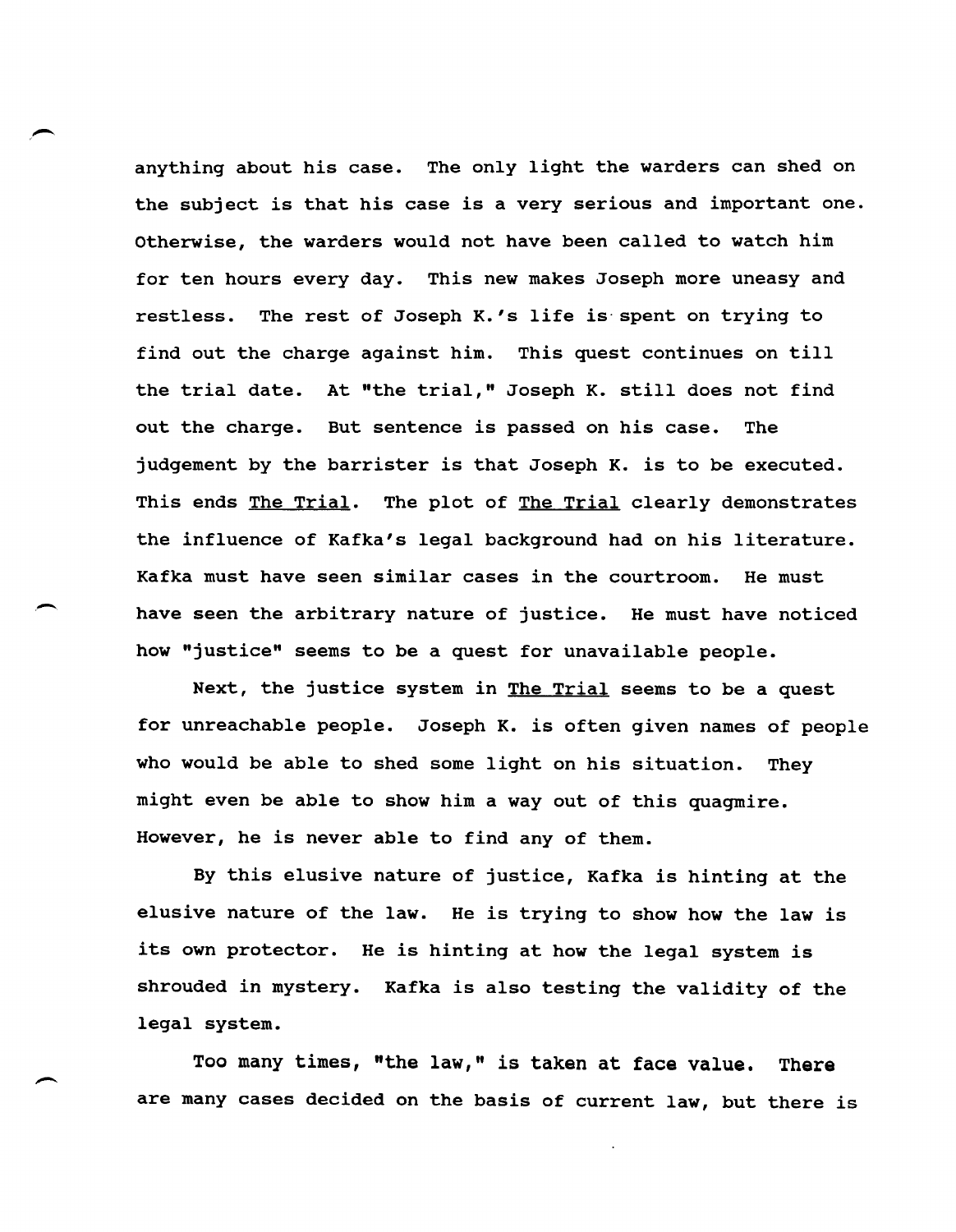almost never a direct challenge to the origin of the law. In The Trial, Kafka uses Joseph K.'s struggle against the legal system to symbolize the difficulty one has in establishing the justification of any legal system. This is true if one analyzes any legal system because they are all based on normative ethics.

Kafka has hit on the only truth he believes -- the normative nature of life. And he has used the legal system to reach this goal. By showing the arbitrary nature of justice, Kafka demonstrates to us the absurdity of our social systems. He gets us to look beyond the superficial acceptance of what we have been taught to believe. Instead, by throwing such a blatant miscarriage of justice into our face, he forces us to reexamine Justice's veiled face. And after we have perused it without its cloak, he wants us to see it for what it is -- an arbitrary, cruel, and normative social system. From these first glimpses, he hopes that we will slowly begin to question other widely accepted institutions. This is why Kafka has Joseph K.'s quest for justice be so hopeless and absurd.

Finally, the conclusion of the book not only emphasizes the absurdity of the legal system, but it also stresses that deadly results are possible by its mistakes. The Trial ends with Joseph K. being stabbed to death. Through Joseph K.'s death, Kafka wants us to know that our not examining the legal system may result in deaths of countless innocent victims. By such a sudden and inexplicable ending, Kafka hopes to shock us into action -- into a state of moral dilemma. He wants to make sure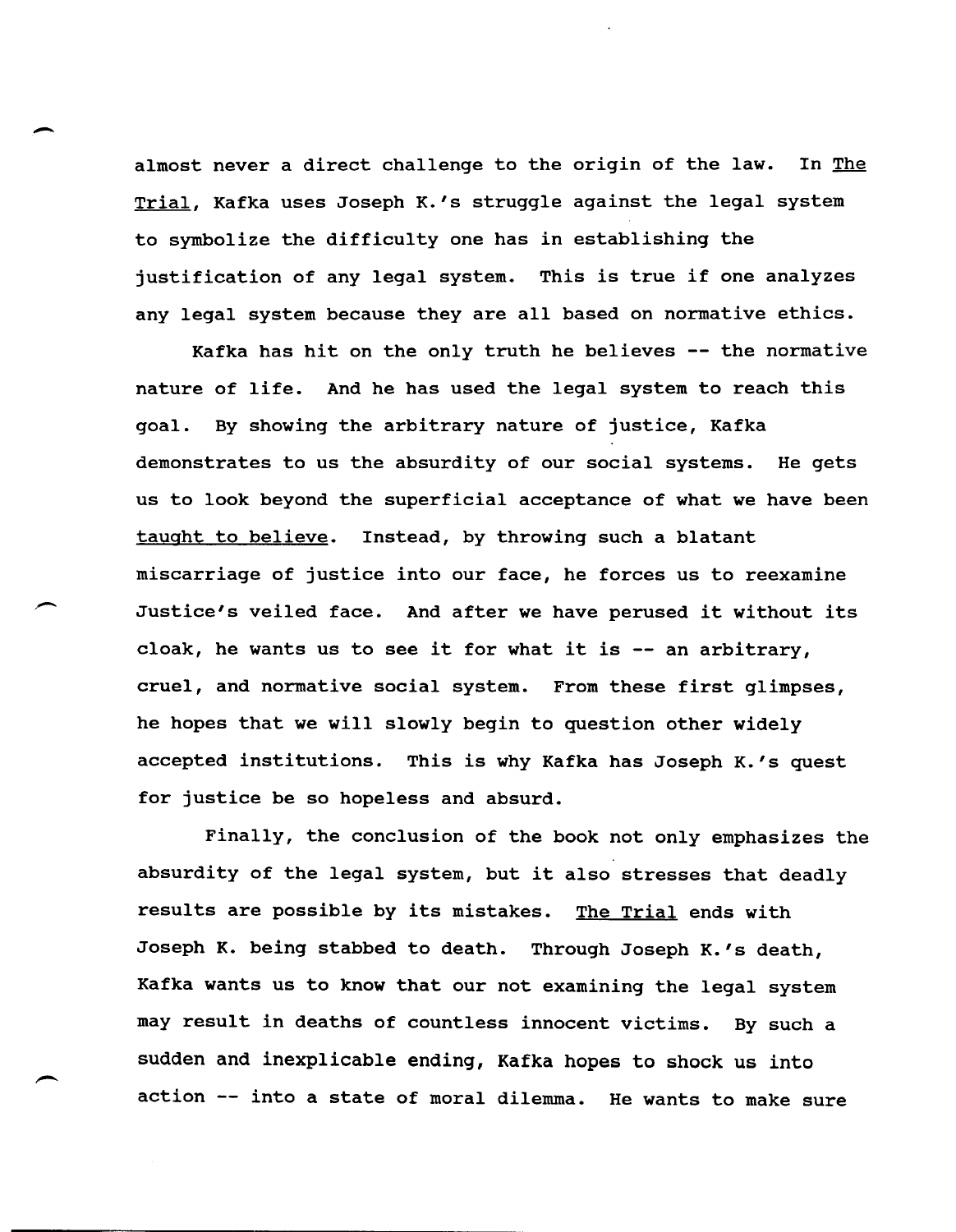that we are jolted into action by Joseph K.'s death. In this way, maybe we will not take our man made social systems to be always correct. We will be able to see their limits -- their artificiality -- their unnaturality.

.-

Thus, through the plot of the work, the justice system present in the book, and the conclusion of the work, Kafka's book The Trial demonstrates the legal influence of Kafka's life. There are many superficial signs of Kafka's legal background. Also, there are deeper reasons behind The Trial. Kafka intends his work to be an ethical examination of the legal system which we have imposed on ourselves and on Joseph K. He intends to use Joseph K's death to shock us into examining it. And he wants us to come to the conclusion that it is a social system based on norms and should be taken to nothing more.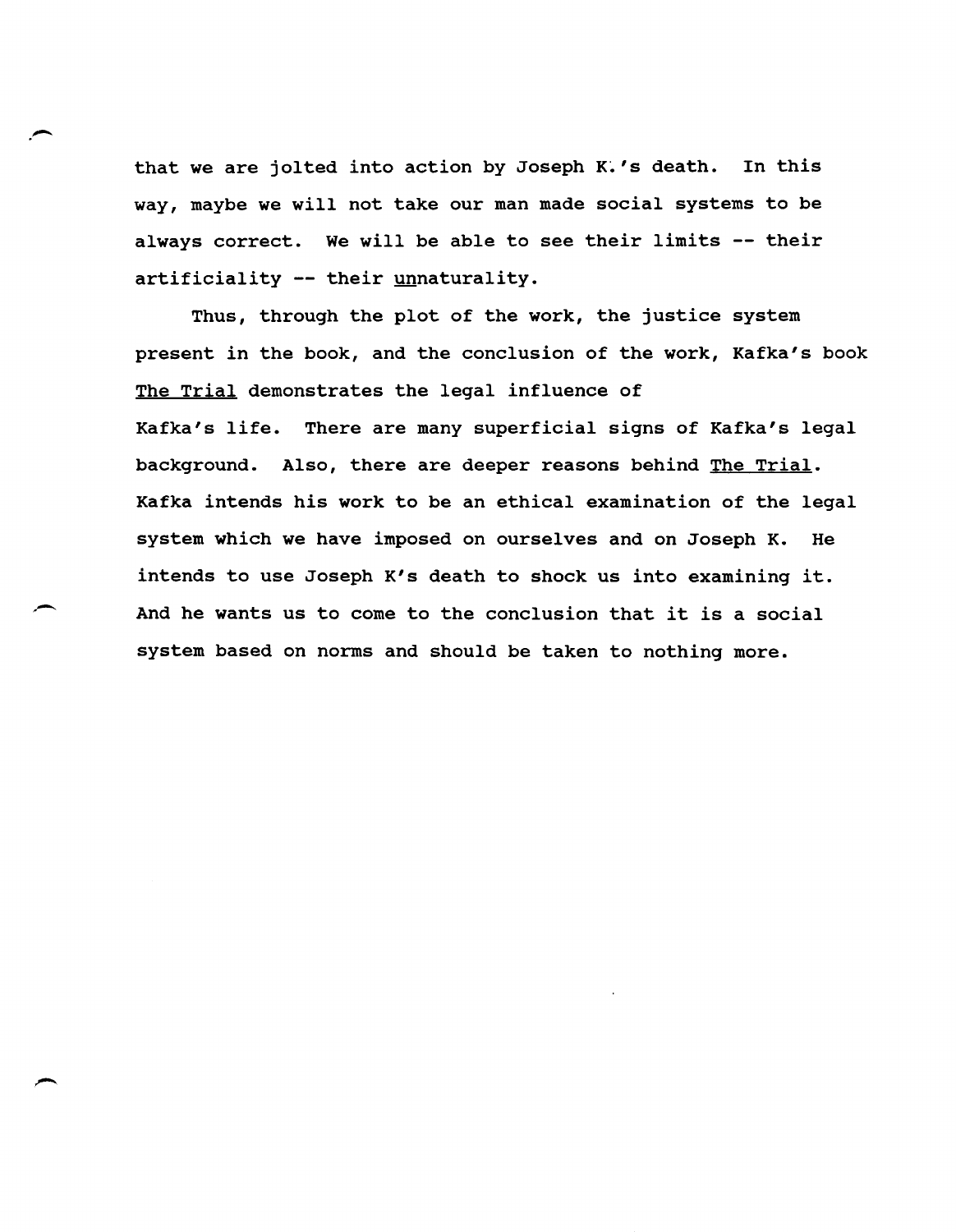### III. THE METAMORPHOSIS

 $\overline{\phantom{0}}$ 

,-

The Metamorphosis was the first book by Franz Kafka that I read. After I had finished it, I didn't quite know how to interpret it. It seemed to be a very depressing and weird story. After all, the plot of a man suddenly turning into an insect was nothing short of bizarre. Furthermore, eventually the insect dies. How mysterious, how awful yet intriguing. It was only after I had time to reflect on the work that I comprehended the subtle nuances. Moreover, only after interpreting the work from several different perspectives was I able to find what I now consider to be the true meaning of The Metamorphosis.

The Metamorphosis begins with Gregor Samsa waking up one day and, to his horror, discovering that he has been transformed into a bug. This transformation not only shocks and immobilizes Gregor, but also elicits very negative reactions from other people including his family. After they survive the initial shock and their total inability to help him, they must adapt their lives to accommodate his survival and theirs. For example, both Gregor's father and mother have to go out and find jobs. This is very troublesome for them because they are very old. Compounding the misery is the fact that Gregor's father is very ill. However, because the family is without Gregor's income, they must find other means to earn money to pay the bills.

Another poignant effect of his transformation is that Gregor's young sister Grete must stop taking violin lessons. Gregor finds this to be especially tormenting because he himself had started her taking the lessons and had visions of his sister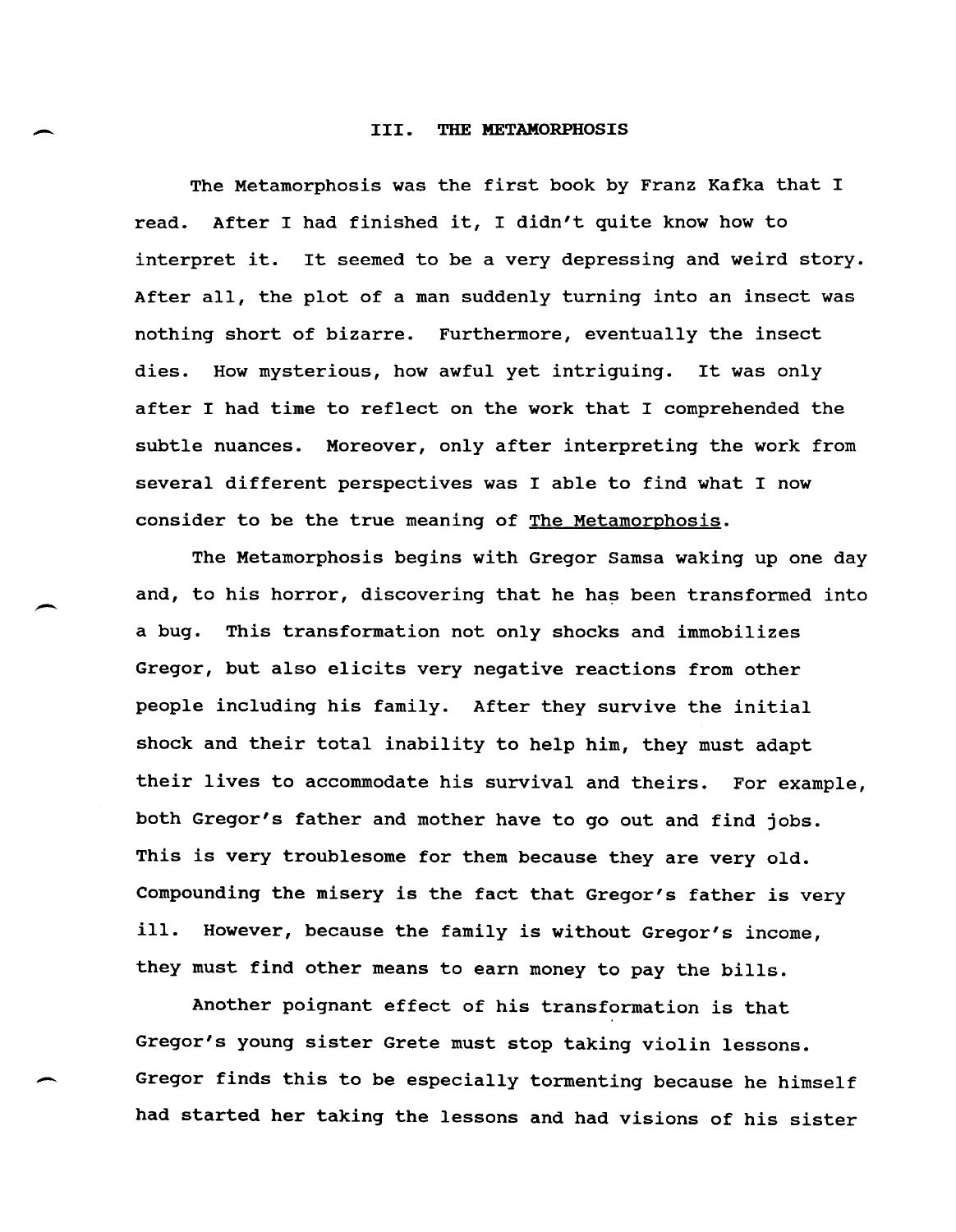becoming a great musician. And now, he is the one responsible for her discontinuing her lessons due to lack of money.

Kafka goes on to narrate several other changes which occur as a result of Gregor's transformation. After these events have occurred, the family discovers that they can no longer continue living with the bug. And the story concludes with Gregor's death, due to a piece of apple thrown by his father, which gets embedded in his body.

Through The Metamorphosis, Kafka is trying to demonstrate two things. First, he is trying to show man's limited control over his own life. By this, he means that when outside forces interrupt the normal routine of life, sometimes the only thing people can do is to adjust the best that they can in an attempt to go on with their lives. Second, he is trying to say that any being's concept of reality is an arbitrary view.

First, Kafka wants us to realize the limited control that we have over our lives. The beginning lines of The Metamorphosis stress this point most vividly. "When Gregor Samsa woke up one morning from unsettling dreams, he found himself changed in his bed into a monstrous vermin." (Kafka 6). No reason is given for Gregor's transformation, it just happened. It isn't that Gregor has done something evil and that this change has been a result of that. No where in the work is a reason stated or even suggested for the change.

Kafka does this to show the universality of forces beyond our control. The situation did not have to Gregor's being transformed into a bug; it could have been an illness leaving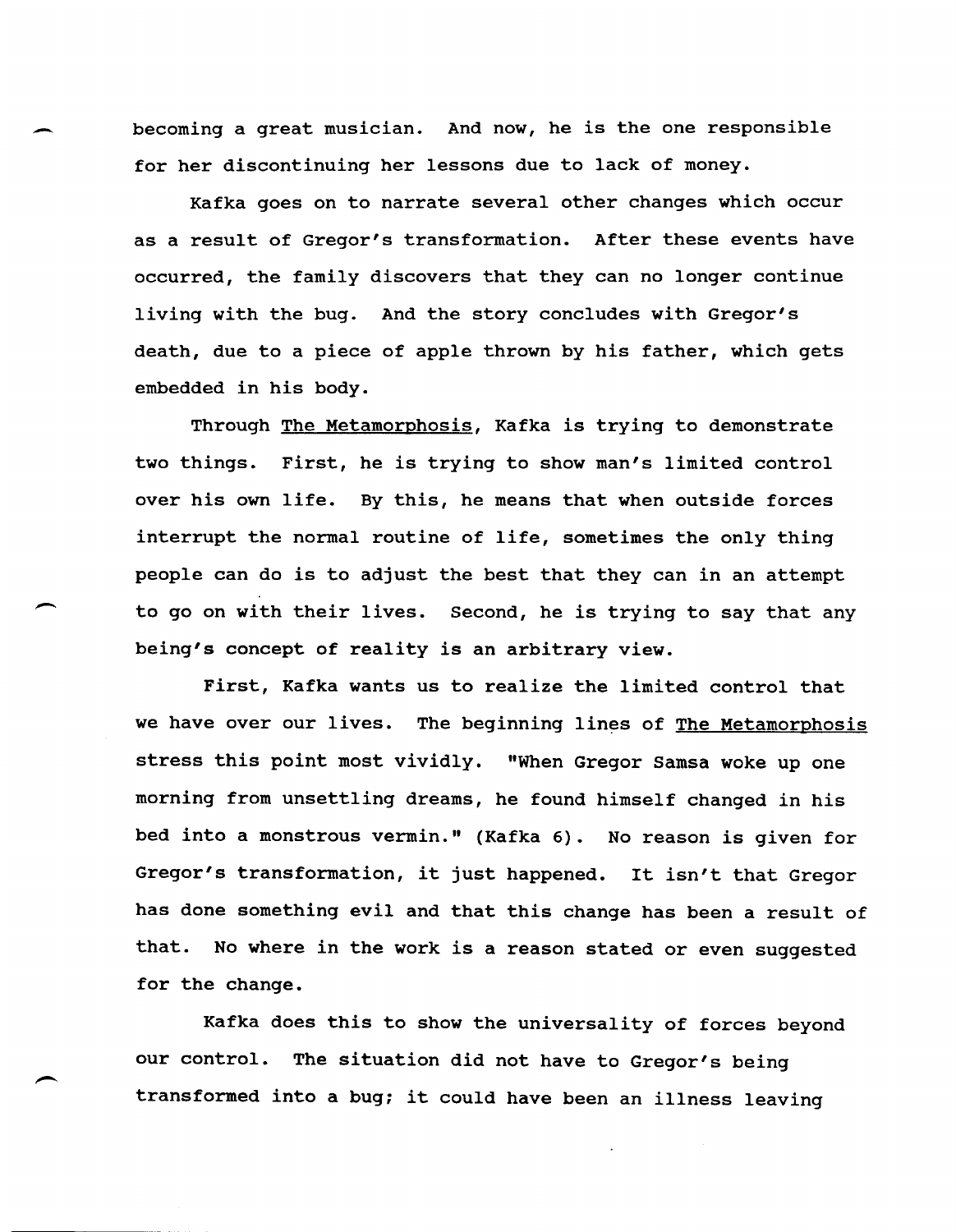Gregor incapacitated. Or it could have been a natural disaster like an earthquake, or a lightning storm, which had left Gregor crippled. Less dramatically, it could have been a common household accident such as slipping on a wet surface, or eating poisoned food, which could have been the factor to change Gregor's life. All of these events could have been beyond Gregor Samsa's control.

But by using a transformation which is universally absurd and unbelievable, Kafka generalizes the factor which is beyond Gregor's control. In this manner, Kafka's The Metamorphosis can be taken to be applicable to anyone. "Thus, The Metamorphosis is often said to be the predicament of modern man." (Auden 202).

For example, by simply being born into a certain family, people are already affected by forces beyond their control. Much of what they will be has already been decided. This is different not only because of the economic class one is born into, but also by the country, religion, and prejudices one has. The best anyone can do is to adjust to these forces and continue on. This occurs in The Metamorphosis when the Samsa household adjusts to Gregor's transformation. Gregor's father obtains a job with a bank, his mother does delicate sewing, and" his sister works behind the counter in a store. By obtaining these new jobs, Gregor's family is adjusting to his metamorphosis.

Second, The Metamorphosis emphasizes that a person's view of reality is arbitrary and can be changed. When the story begins, Gregor is thinking like a human being. He is concerned about the fact that he has missed the 5 o'clock train to work. He is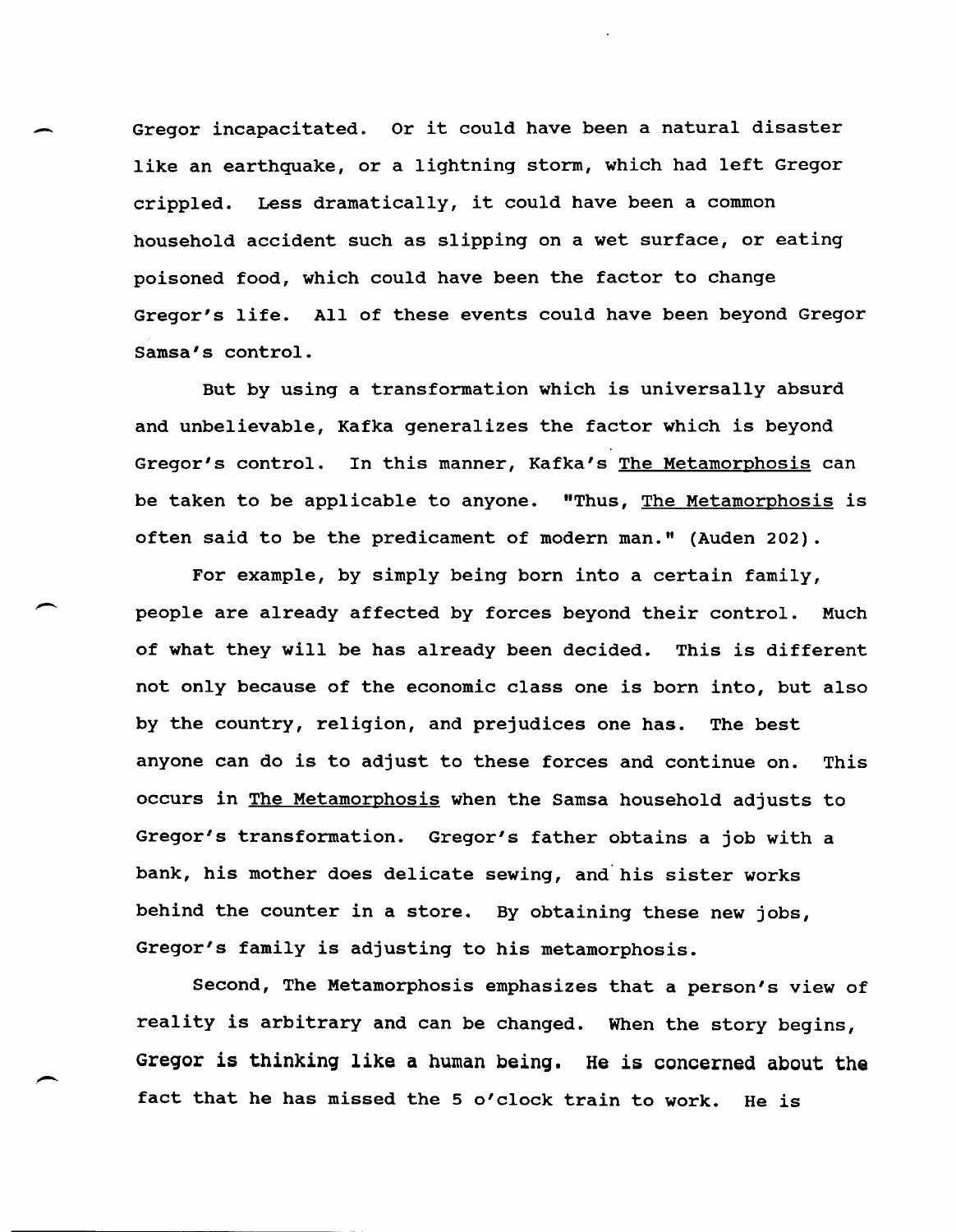thinking about whether he should try to make it to the 7 o'clock train or whether he should just lie there and sleep. Gregor doesn't realize that his transformation into a bug will have a drastic and definite effect on his view of reality.

As The Metamorphosis continues, Gregor Samsa realizes that his world concept is changing. The first time Gregor realizes a change in his reality is in his eating habits. "His sister brought him a bowl of milk which she thought was his favorite drink." However, Gregor did not touch the milk. He couldn't stand it. His sister also brought in a variety of food for him to try, and he selected the moldy cheese as his favorite. A change in the basic habit of eating demonstrates a change in Gregor's reality. Kafka thus hopes to make us see that this change in world view can happen to us.

There are several ways a change in our reality may occur. For example, a change in economic stances may affect our priorities. Also, moving to a different city, state, or even country can alter what our values are. These are some physical ways in which our concept of reality may be changed.

There are many ways in which our concept of the world may be altered. For example, it is often said that drug abusers are responsible for their own disease. However, can it be said that this is true if the drug is responsible for altering their reality? What if they were not in our reality? Are they responsible for their alternative concept of the world? Another way in which this may be possible is in the often tragic case of criminal mental patients. Are these men and women cognitive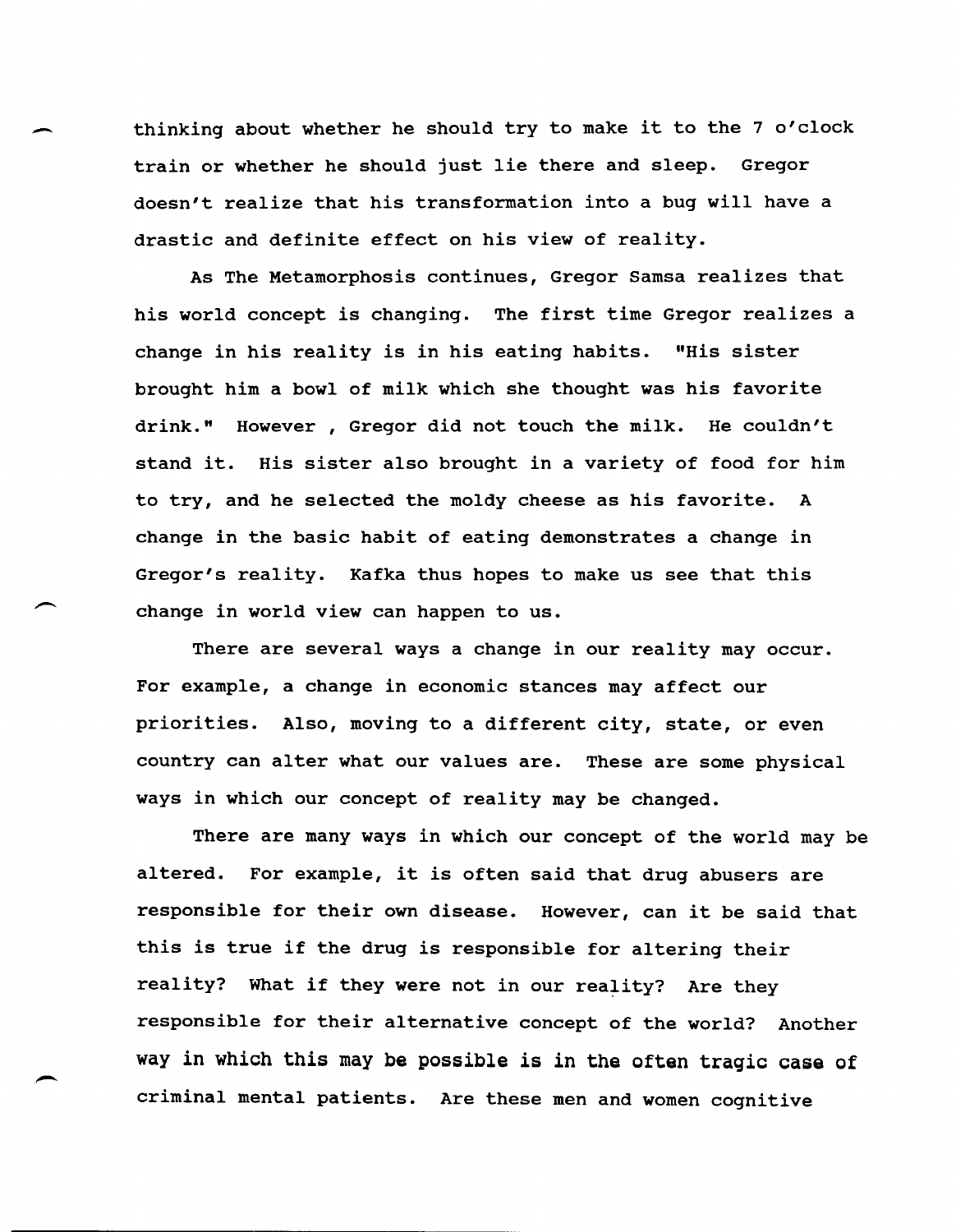enough to know what they are doing? Or are they in their own reality? When they do commit crimes, are they to be tried and sentenced to prison?

-

 $\overline{\phantom{a}}$ 

On a more personal level, how does a person's concept of reality change as he is going through life? What changes happen during his transition into college and during his transition out into the "real world"? There are sure to be some changes in priorities, values, and reality. What may have been important at one stage will seem trivial at another stage. Priorities will be re-evaluated. Different criteria for choices will be used. and adjustments will be made. These methods demonstrate more realistic ways in which concepts of reality may be altered or modified.

One thus must conclude that though The Metamorphosis at first may seem to be an absurd story about an event which could not possibly happen, upon closer scrutinization, one finds that Kafka uses the transformation to sent his audience two messages. First, there are many forces in the world which are beyond an individual's control. The best method for dealing with them is by adjusting to them in the best way one can. Second, Kafka wants use to be aware of the different realities which are present in the world. He wants us to be aware of the fact that not everyone may see the world as we do. This is done to make us examine our own world view and also to make us more accepting to other's viewpoints.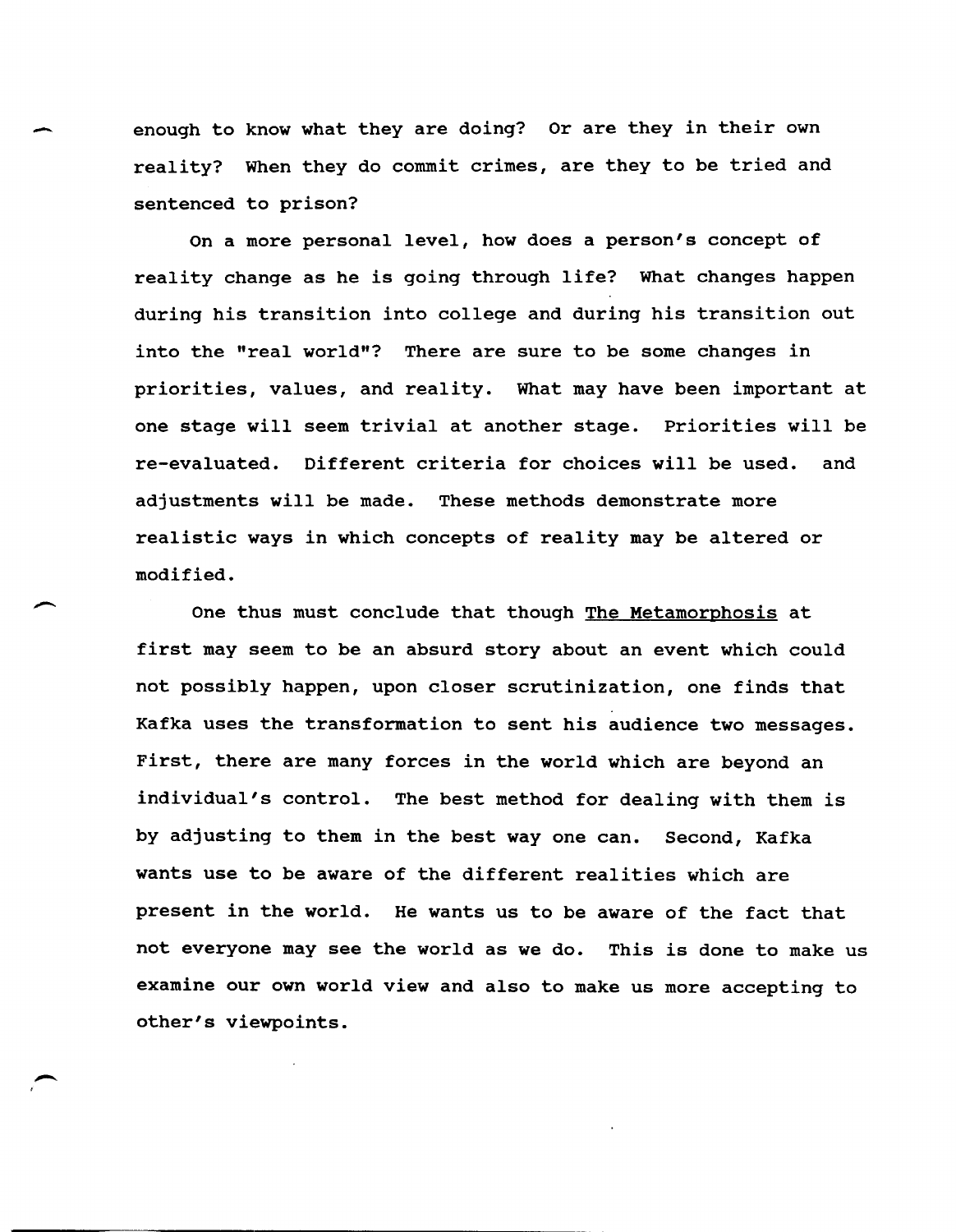# VI. Conclusion

sitting in my History 152 class, I noticed how a class discussion had started on contemporary music. Our professor had very definite views on which artists possessed talent and on which contemporary artists were "nothing but garbage." Not having any desire to discuss the current music scene, especially not at 9 o'clock in the morning, I started to doodle in the margins of my notes.

As forms flowed from my pencil, thoughts began to jump in mind. At first, there were only fragments, but soon the thoughts clumped together into questions. I considered what the class was discussing -- whether Madonna had any talent or not. My higher consciousness began to question the nature of this question. Did Madonna -- the millionaire singer -- possess talent, or was she just another performer using sex to sell herself? The answer to this question was simple. All I had to do was to define what talent was. After that, it would be simple to find out if Madonna possessed any!

Academic words used to describe music like voice quality, intonation, and harmony came into the silent discussion. These were the qualities that people who "knew" music attributed to the nebulous concept of talent. If one possessed a wide range of these qualities, then one was said to be talented. This theory stayed in the back of my mind even after class was over.

As the semester progressed, I found myself getting overloaded, over-extended, and generally too busy to think about anything not class related. The answer to the revolutionary,

-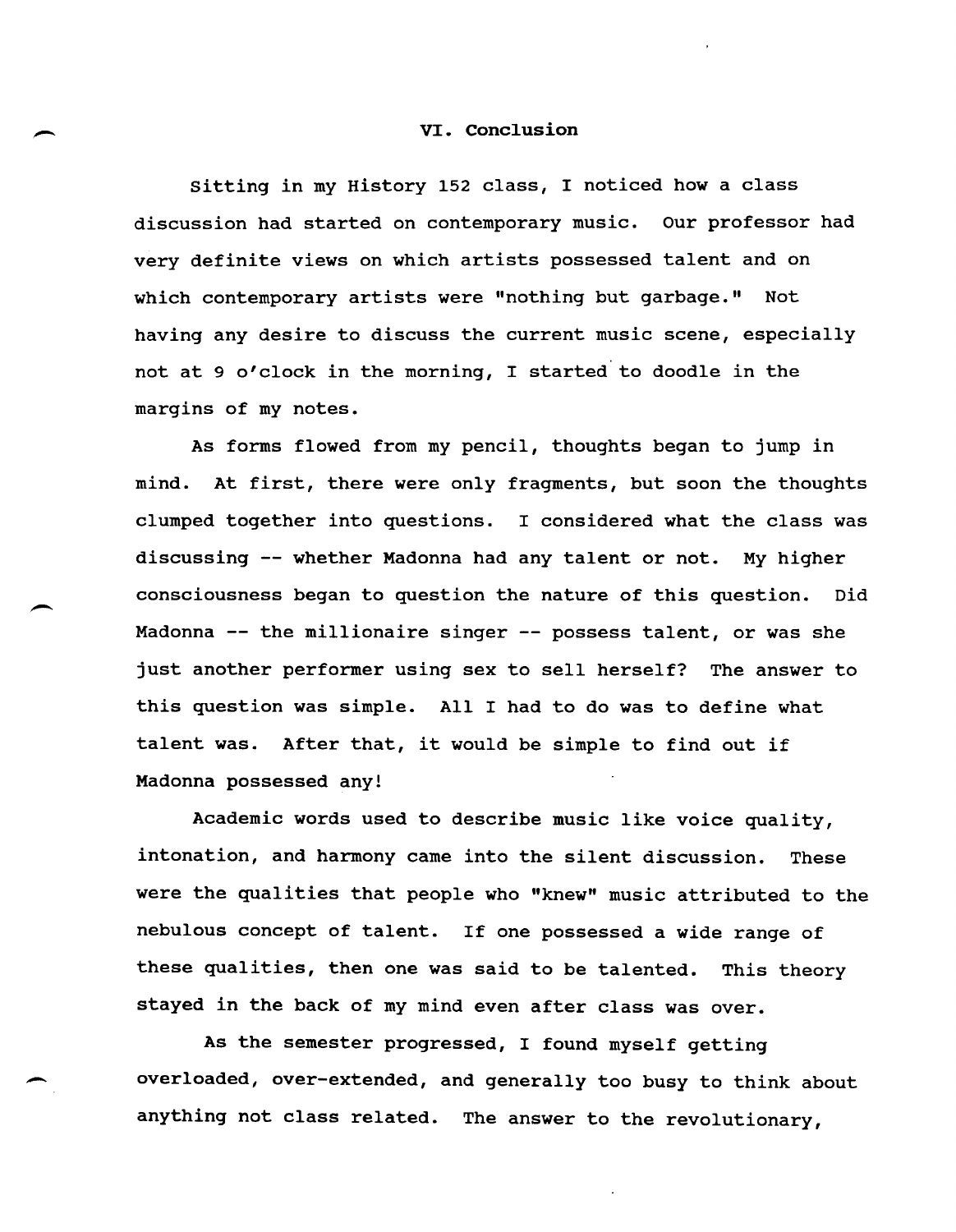earth-shaking question about Madonna's talent would have to wait until another day.

After the semester was over, I found myself with some free time and with an incredible feeling of guilt for being unproductive. Evaluating my financial situation, I noticed that I had made a minor profit of \$52.74 from the sale of my books back to the campus bookstore. Realizing that this had to last me for three weeks, I threw out the possibility of going to a bookstore to splurge on some reading material. But at the same time, I remembered that a used book store in town had a good selection at bargain prices. Having evaluated this alternative, I decided that I would spend the afternoon on a quest for a good novel.

When I went to the bookstore, I browsed around looking for something which would not be taxing on my overused brain. One book I noticed because it was a big and priced relatively cheap was James Clavell's The Shoqun. I picked it up and remembered when I had watched the mini-series on television. I vividly recalled one scene which involved a Japanese woman playing a musical instrument. I thought nothing of the experience, returned the novel to its original place, and went on to buy a couple of selections which were less ambitious.

Several months later, the question of Madonna's talent was dredged up from the depths of my consciousness. One thing that I noticed was that different things were considered to be talent in different parts of the world. The sounds which were accumulated and classified as great music in one culture were nothing but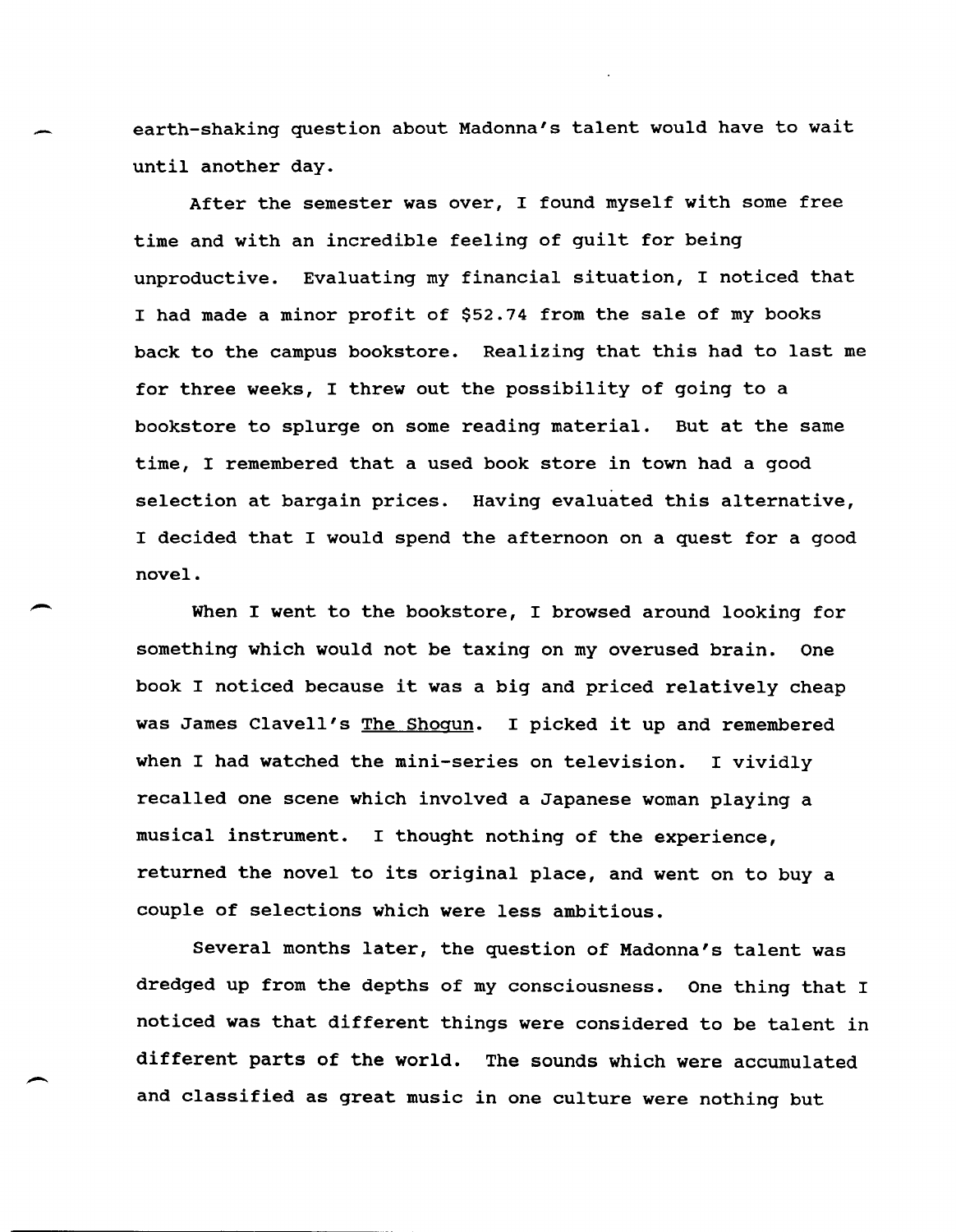cacophony in the other. If this was truly the case, then "talent" was an arbitrary quality. What was talent to one culture could be garbage to another. I extended this to the individual. What was seen to be talent by one person could be considered to be nonsense by another. And both of them would be right.

This meant that talent was an arbitrary value. If talent could be arbitrary, were there other values which were truly arbitrary -- even if they were reinforced to be absolutes by overwhelming support of a majority of people?

"What about intelligence? " my mind said. What was intelligence? Is intelligence the ability to score well on the SAT? What if one does not speak English? Or what if one does not use a decimal number system? If one constrained by these conditions were to take the SAT, he would do very poorly. Does that mean that the individual would be deficient of "intelligence?" Or would this individual possess a different type of intelligence?

Intelligence is often interpreted to mean "the quality which results in success." However, success is measured in our particular system -- a system which is bound by specific norms and mores. What would happen if the system was altered?

This point is the point which drew me to Existential literature. Kafka's The Trial emphasizes this point by demonstrating the absurdity of the legal system of Czechoslovakia, while at the same time The Metamorphosis explores the meaning of reality. As a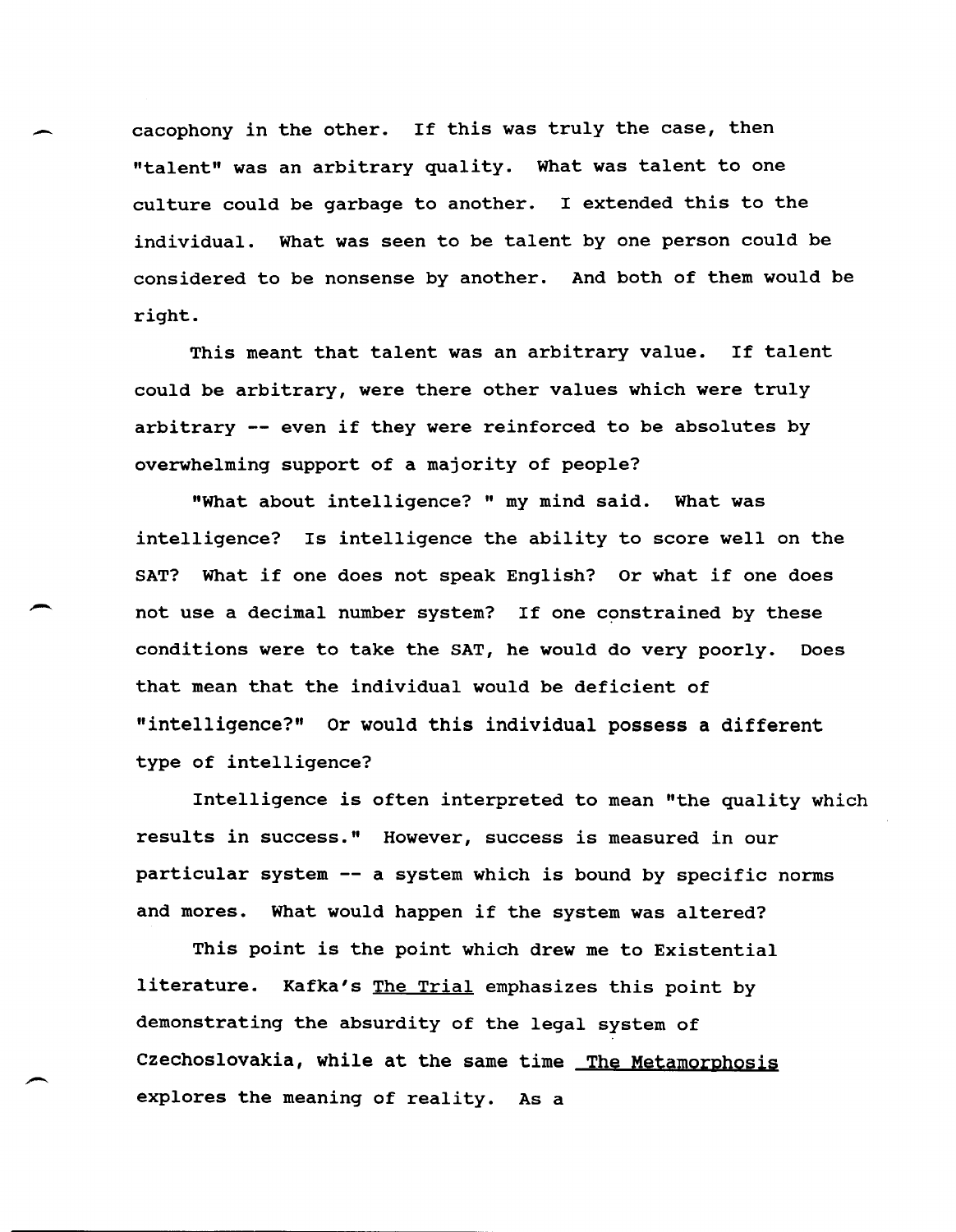result, one is led to question the world as it exists today -and questioning is the first step in finding an answer.

 $\cdot$